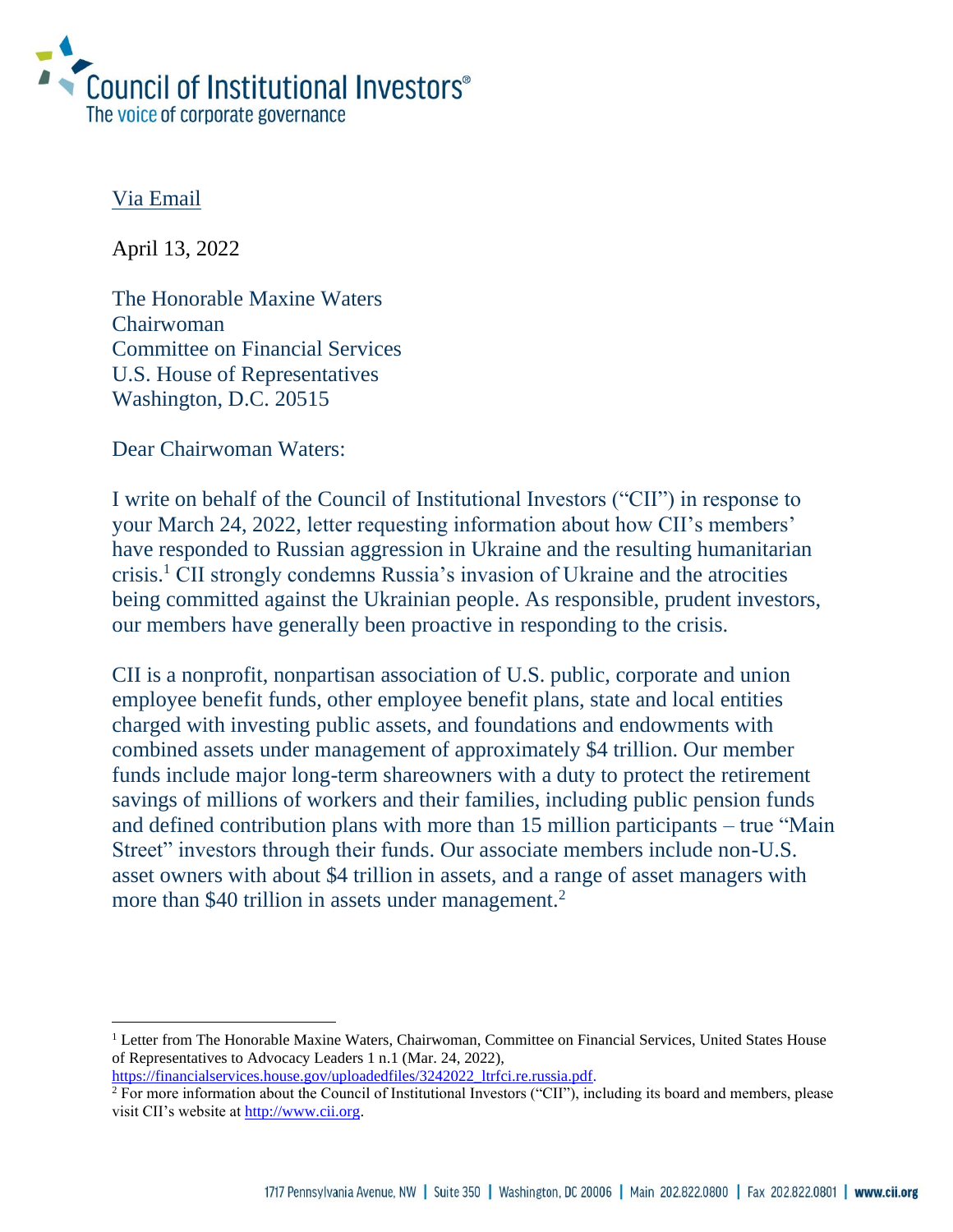Page 2 of 3 April 13, 2022

As you are aware, the individuals who manage public pension funds, the core of CII membership, $3$  are fiduciaries, and as such, they are required to act prudently and in the interest of their participants and beneficiaries. CII has been proactive in helping our members satisfy their obligations as they respond to Russia's invasion of Ukraine. For example, we conducted an educational session to help our members better understand and comply with the sanctions imposed by the international community and have served as a forum for our members to discuss approaches to the crisis.

From our discussions with members, we are not aware of any public pensions currently making or considering new direct or indirect investments in Russia. In fact, the sanctions imposed against Russia by the international community, the destabilization of the Russian economy, and the decline in the value of the Russian currency have all made it virtually impossible for public pensions to make new direct investments for the foreseeable future.

Although public pensions have not historically allocated large amounts of capital to direct investments in Russia, some public pensions do hold interests in Russialinked investments that were made prior to the invasion of Ukraine. It has been challenging for public pension fiduciaries to deal with these investments for several reasons.

The values of Russia-linked investments have declined precipitously, and fiduciaries have a legal obligation to ensure that they do not cause imprudent losses by divesting in a "fire sale." Additionally, many Russia-linked investments cannot legally be liquidated at this time due to asset sale restrictions put in place by both the Russian government and the international community.

Given the challenges, public pension fiduciaries are engaging in deliberative, ongoing processes to evaluate options and establish approaches to addressing Russian investments. In recent weeks, some pensions have announced formal policies to restrict Russian investments.<sup>4</sup> Other pension systems have taken a caseby-case approach, working with their investment managers to identify Russialinked investments and shield their plans from further losses.

<sup>&</sup>lt;sup>3</sup> Council of Institutional Investors, About CII,<https://www.cii.org/about> ("The founders [of CII] were a group of 21 visionaries, most public pension fund officials, who believed that the companies in which they were investing their members' retirement assets needed more oversight by shareholders.").

<sup>4</sup> *See, e.g.,* J. Stempel, *New York State Pension Fund to Divest Russia Holdings,* Reuters (Mar. 25, 2022), *available at* [https://www.reuters.com/business/new-york-state-pension-fund-divest-russia-holdings-2022-03-25/.](https://www.reuters.com/business/new-york-state-pension-fund-divest-russia-holdings-2022-03-25/)